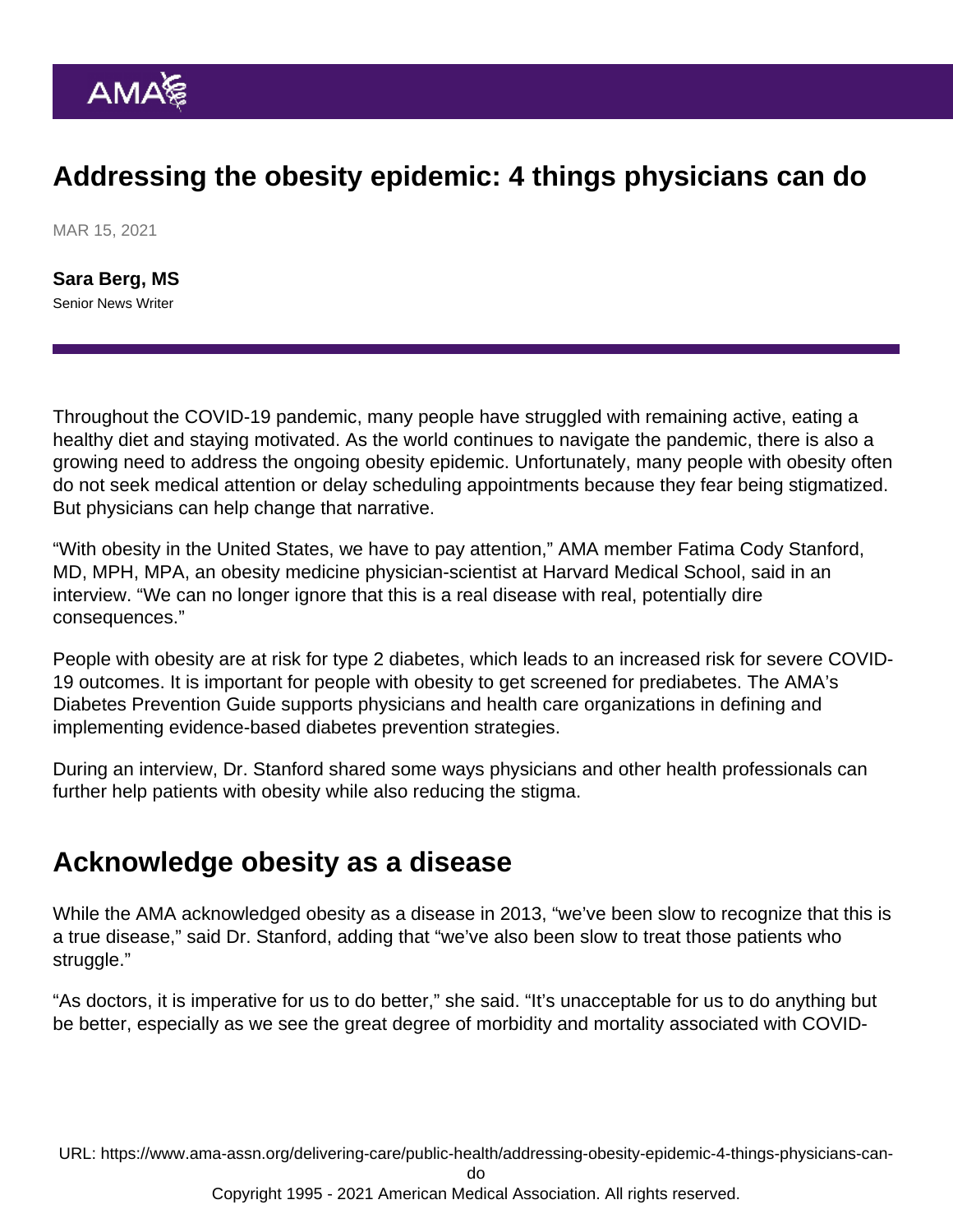19."

"It doesn't matter what field you're in in medicine, patients with obesity will be there and we have to know how to treat them," she added.

Learn [what doctors wish patients knew about obesity during the pandemic.](https://www.ama-assn.org/delivering-care/public-health/what-doctors-wish-patients-knew-about-obesity-during-pandemic)

# Don't play the blame game

"Patients who have struggled with obesity often hate going to the doctor because the doctors might tell them that they're doing something wrong or they didn't do something well enough," said Dr. Stanford, also chair of the [AMA Minority Affairs Section Governing Council](https://www.ama-assn.org/member-groups-sections/minority-affairs/minority-affairs-section-mas-governing-council). "But we don't do that when patients come in with diabetes or cancer."

"We have these strong biases that are deeply entrenched in the entire community," she said. "We need to try to get people who have never struggled with their weight to understand what it feels like."

Find out how Dr. Stanford is [ending the obesity shame game](https://www.ama-assn.org/delivering-care/public-health/ending-obesity-shame-game).

### Use medication when appropriate

"Hormones that regulate how much we eat or how much we store are so potent for many of us," said Dr. Stanford. "When I'm using different therapies—like medication, for example—to treat obesity, I'm targeting how those individuals' brains and bodies are seeing weight and storage in a way that they notice" that they are not hungry anymore, or they almost forgot to eat.

While medication works because it has different mechanisms than interventions that focus solely on behavior change, it is an important component of treatment for patients with obesity.

Discover [how anti-obesity bias hinders patients' lifestyle change efforts](https://www.ama-assn.org/delivering-care/public-health/how-anti-obesity-bias-hinders-patients-lifestyle-change-efforts).

# Take care of yourself too

Physicians often struggle to find time to eat healthy "because we're so stretched," explained Dr. Stanford. Adding to that, "for those of us on the front line, we feel so worn out and done by the time we get home that we wonder how we can find time for ourselves."

URL: [https://www.ama-assn.org/delivering-care/public-health/addressing-obesity-epidemic-4-things-physicians-can-](https://www.ama-assn.org/delivering-care/public-health/addressing-obesity-epidemic-4-things-physicians-can-do)

[do](https://www.ama-assn.org/delivering-care/public-health/addressing-obesity-epidemic-4-things-physicians-can-do)